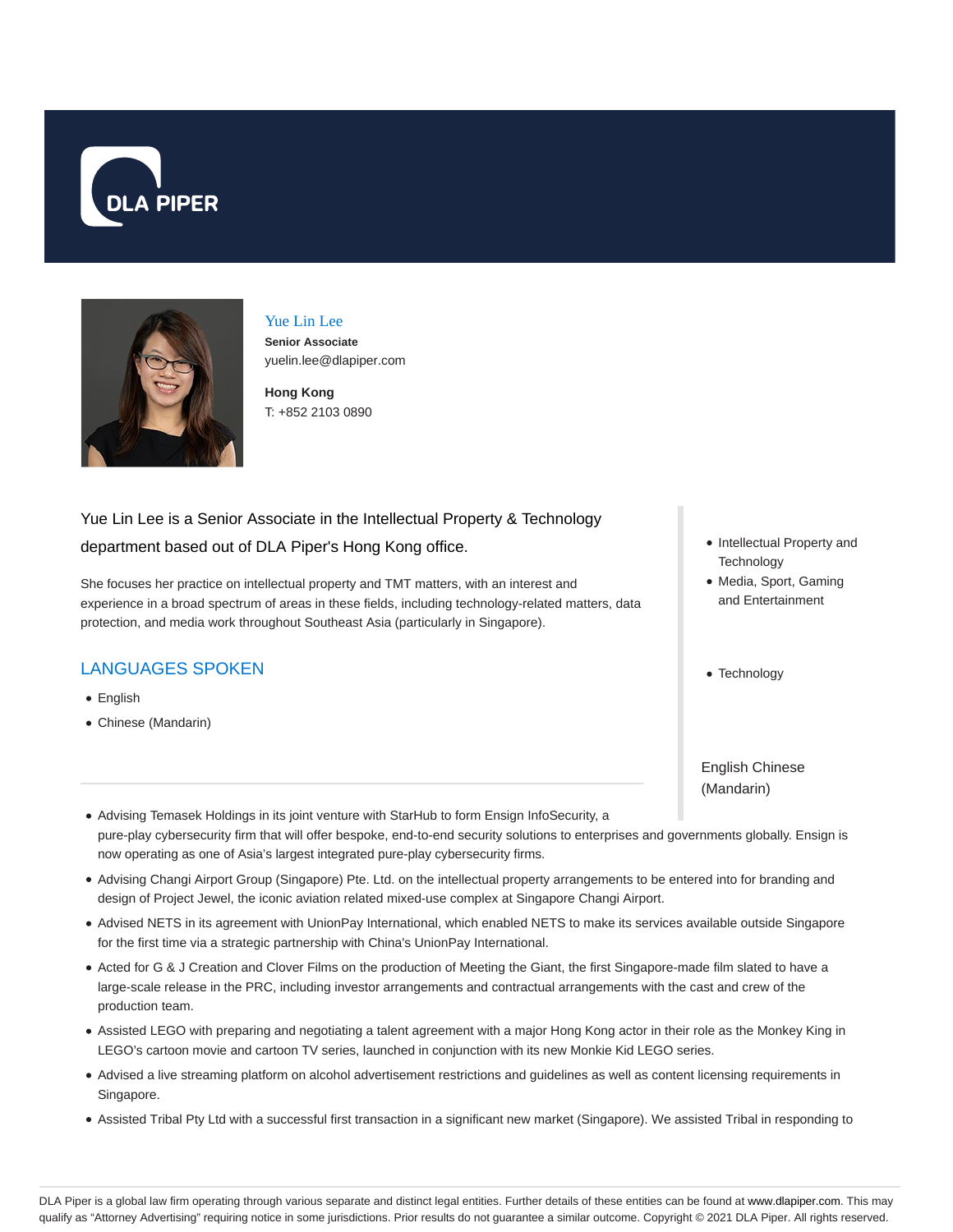an RFP issued by a prominent Singapore university for the implementation of IT systems, reviewing the initial university terms, negotiations and drafting. This resulted in Tribal being awarded a contract for the implementation of their SaaS platform for the university which is worth SGD30 million.

- Advised LEGO A/S in its acquisition of BrickLink Ltd, the largest online LEGO fan community in the world. The BrickLink platform has more than one million members and comprises an online marketplace of more than 10,000 stores from over 70 countries. This was a complex matter due to the multi-jurisdictional data protection issues faced by LEGO, and LEGO required advice on the existing data protection structure in jurisdictions such as Hong Kong, Singapore, South Korea and mainland China.
- Advised Genting, the leading Malaysia-based investment holding and management company on its collaboration with Alibaba Cloud Computing Services, in connection with the development of a virtual queue AI system for an upcoming theme park to be built in Malaysia. The AI system is heavily based on Alibaba's City Brain real-time city traffic data analytics system, which it has developed for use in cities such as Hangzhou and Suzhou.
- Advising a large global technology company on its rollout of an OTT platform in multiple jurisdictions. Advised on issues including competition law, payment issues, content regulation, licensing issues. Coordinated with local counsels for responses in their jurisdictions.

#### **CREDENTIALS**

# Professional Qualifications

- Advocate and Solicitor of the Supreme Court of Singapore
- Solicitor of the High Court of Hong Kong

# Prior Experience

• Prior to joining DLA Piper, Yue Lin was a senior associate at one of the leading law firms in Singapore

# **Recognitions**

Yue Lin is recognised by various industry publications and directories, including having been noted as "very knowledgeable and responsive" by Legal 500 in 2019 and recognised as a recommended lawyer in Legal 500 in 2021. Most recently, Yue Lin has also been named by Global Data Review (GDR) in its 40 Under 40 list for 2021.

# **Education**

King's College London, U of London, Bachelor of Laws (Hons), 2011

#### INSIGHTS

# **Publications**

**Navigating Asia-Pacific data breach notification requirements**

#### 2 December 2020

Data breach notification obligations throughout Asia-Pacific are in a state of flux, with several jurisdictions either introducing new requirements or updating their existing regimes in late 2020 and 2021. Our interactive map contains the current state of data breach notification requirements in key jurisdictions throughout the Asia-Pacific region.

**Singapore: Imminent Changes to the Personal Data Protection Act 2012 (PDPA)**

DLA Piper is a global law firm operating through various separate and distinct legal entities. Further details of these entities can be found at www.dlapiper.com. This may qualify as "Attorney Advertising" requiring notice in some jurisdictions. Prior results do not guarantee a similar outcome. Copyright @ 2021 DLA Piper. All rights reserved.